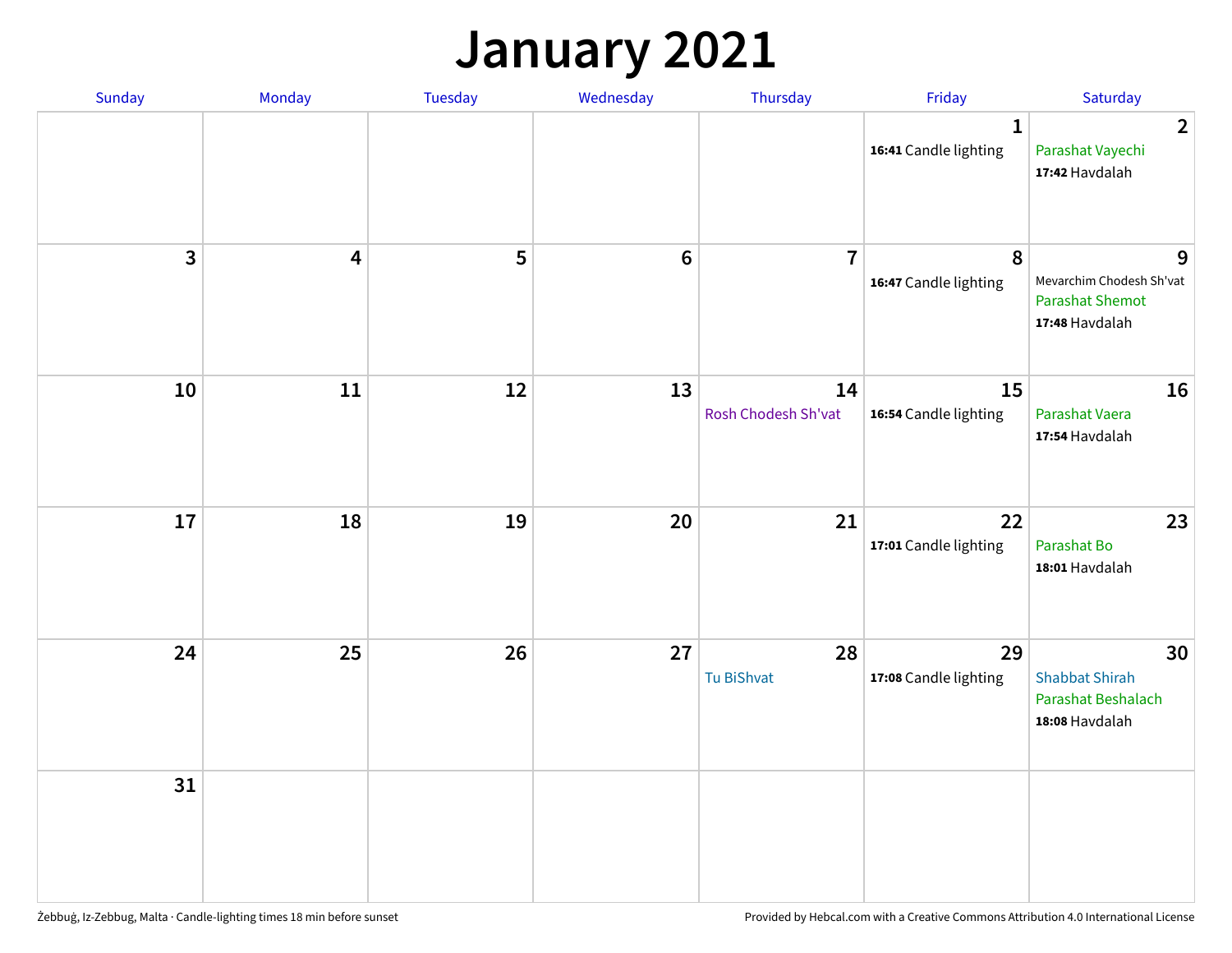# **February 2021**

| Sunday                     | Monday       | Tuesday        | Wednesday | Thursday                                                                                 | Friday                                           | Saturday                                                                                   |
|----------------------------|--------------|----------------|-----------|------------------------------------------------------------------------------------------|--------------------------------------------------|--------------------------------------------------------------------------------------------|
|                            | $\mathbf{1}$ | $\overline{2}$ | 3         | 4                                                                                        | 5<br>17:16 Candle lighting                       | $6\phantom{1}6$<br>Mevarchim Chodesh Adar<br>Parashat Yitro<br>18:15 Havdalah              |
| $\overline{7}$             | ${\bf 8}$    | $\mathbf{9}$   | 10        | 11                                                                                       | 12<br>Rosh Chodesh Adar<br>17:23 Candle lighting | 13<br><b>Shabbat Shekalim</b><br>Rosh Chodesh Adar<br>Parashat Mishpatim<br>18:21 Havdalah |
| 14                         | 15           | 16             | 17        | 18                                                                                       | 19<br>17:30 Candle lighting                      | 20<br><b>Shabbat Zachor</b><br>Parashat Terumah<br>18:28 Havdalah                          |
| 21                         | 22           | 23             | 24        | 25<br>05:23 Fast begins<br><b>Ta'anit Esther</b><br>18:26 Fast ends<br><b>Erev Purim</b> | 26<br>Purim<br>17:37 Candle lighting             | 27<br>Parashat Tetzaveh<br>18:34 Havdalah                                                  |
| 28<br><b>Shushan Purim</b> |              |                |           |                                                                                          |                                                  |                                                                                            |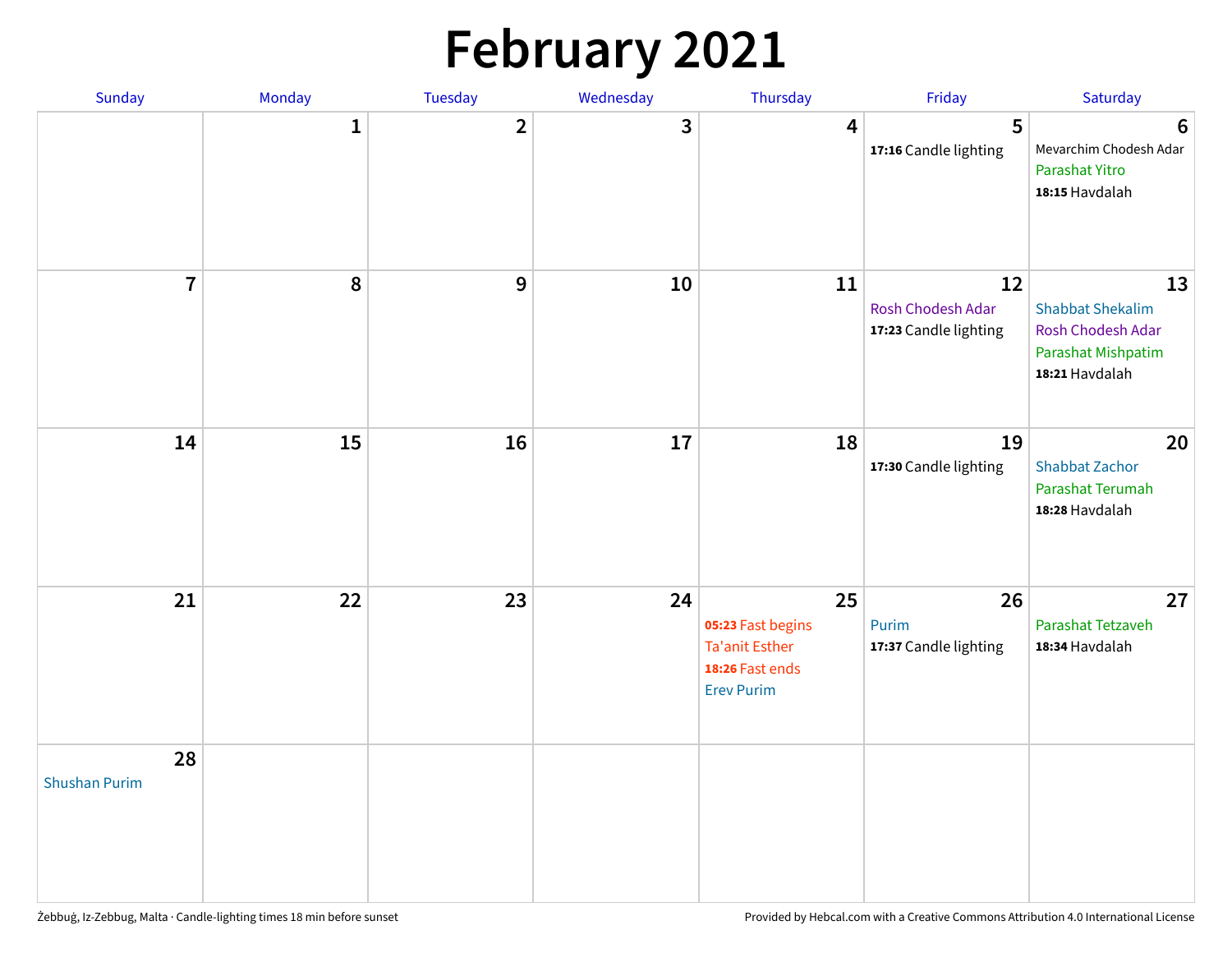### **March 2021**

| Sunday                                  | Monday                                   | <b>Tuesday</b>          | Wednesday              | Thursday                                                              | Friday                      | Saturday                                                                                                 |
|-----------------------------------------|------------------------------------------|-------------------------|------------------------|-----------------------------------------------------------------------|-----------------------------|----------------------------------------------------------------------------------------------------------|
|                                         | $\mathbf{1}$                             | $\overline{2}$          | 3                      | 4                                                                     | 5<br>17:43 Candle lighting  | $6\phantom{1}6$<br><b>Shabbat Parah</b><br>Parashat Ki Tisa<br>18:41 Havdalah                            |
| $\overline{7}$                          | 8                                        | 9                       | 10                     | 11                                                                    | 12<br>17:49 Candle lighting | 13<br><b>Shabbat HaChodesh</b><br>Mevarchim Chodesh Nisan<br>Parashat Vayakhel-Pekudei<br>18:47 Havdalah |
| 14<br><b>Rosh Chodesh Nisan</b>         | 15                                       | 16                      | 17                     | 18                                                                    | 19<br>17:55 Candle lighting | 20<br>Parashat Vayikra<br>18:53 Havdalah                                                                 |
| 21                                      | 22                                       | 23<br>Yom HaAliyah      | 24                     | 25<br>04:43 Fast begins<br><b>Ta'anit Bechorot</b><br>18:50 Fast ends | 26<br>18:01 Candle lighting | 27<br><b>Shabbat HaGadol</b><br><b>Erev Pesach</b><br>Parashat Tzav<br>18:59 Candle lighting             |
| 28<br>Pesach I<br>20:00 Candle lighting | 29<br><b>Pesach II</b><br>20:01 Havdalah | 30<br>Pesach III (CH"M) | 31<br>Pesach IV (CH"M) |                                                                       |                             |                                                                                                          |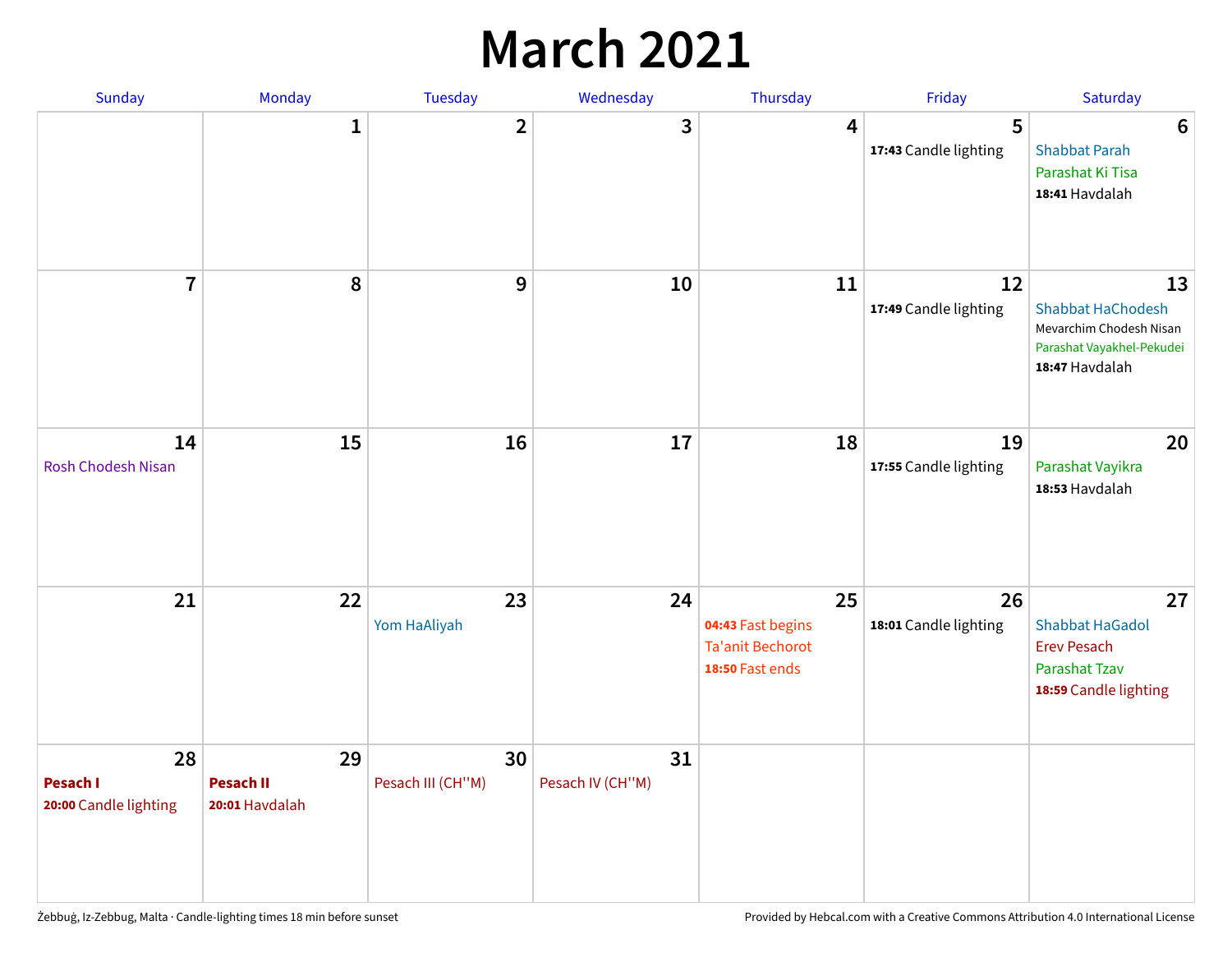# **April 2021**

| Sunday                                                          | Monday                   | Tuesday                  | Wednesday           | Thursday                        | Friday                                                      | Saturday                                                           |
|-----------------------------------------------------------------|--------------------------|--------------------------|---------------------|---------------------------------|-------------------------------------------------------------|--------------------------------------------------------------------|
|                                                                 |                          |                          |                     | $\mathbf{1}$<br>Pesach V (CH"M) | $\overline{2}$<br>Pesach VI (CH"M)<br>19:07 Candle lighting | 3<br><b>Pesach VII</b><br>20:05 Candle lighting                    |
| $\overline{\mathbf{4}}$<br><b>Pesach VIII</b><br>20:06 Havdalah | 5                        | $6\phantom{1}6$          | $\overline{7}$      | 8<br>Yom HaShoah                | 9<br>19:13 Candle lighting                                  | 10<br>Mevarchim Chodesh Iyyar<br>Parashat Shmini<br>20:12 Havdalah |
| 11                                                              | 12<br>Rosh Chodesh Iyyar | 13<br>Rosh Chodesh Iyyar | 14<br>Yom HaZikaron | 15<br>Yom HaAtzma'ut            | 16<br>19:19 Candle lighting                                 | 17<br>Parashat Tazria-Metzora<br>20:18 Havdalah                    |
| 18                                                              | 19                       | 20                       | 21                  | 22                              | 23<br>19:25 Candle lighting                                 | 24<br>Parashat Achrei Mot-Kedoshim<br>20:25 Havdalah               |
| 25                                                              | 26<br>Pesach Sheni       | 27                       | 28                  | 29                              | 30<br>Lag BaOmer<br>19:31 Candle lighting                   |                                                                    |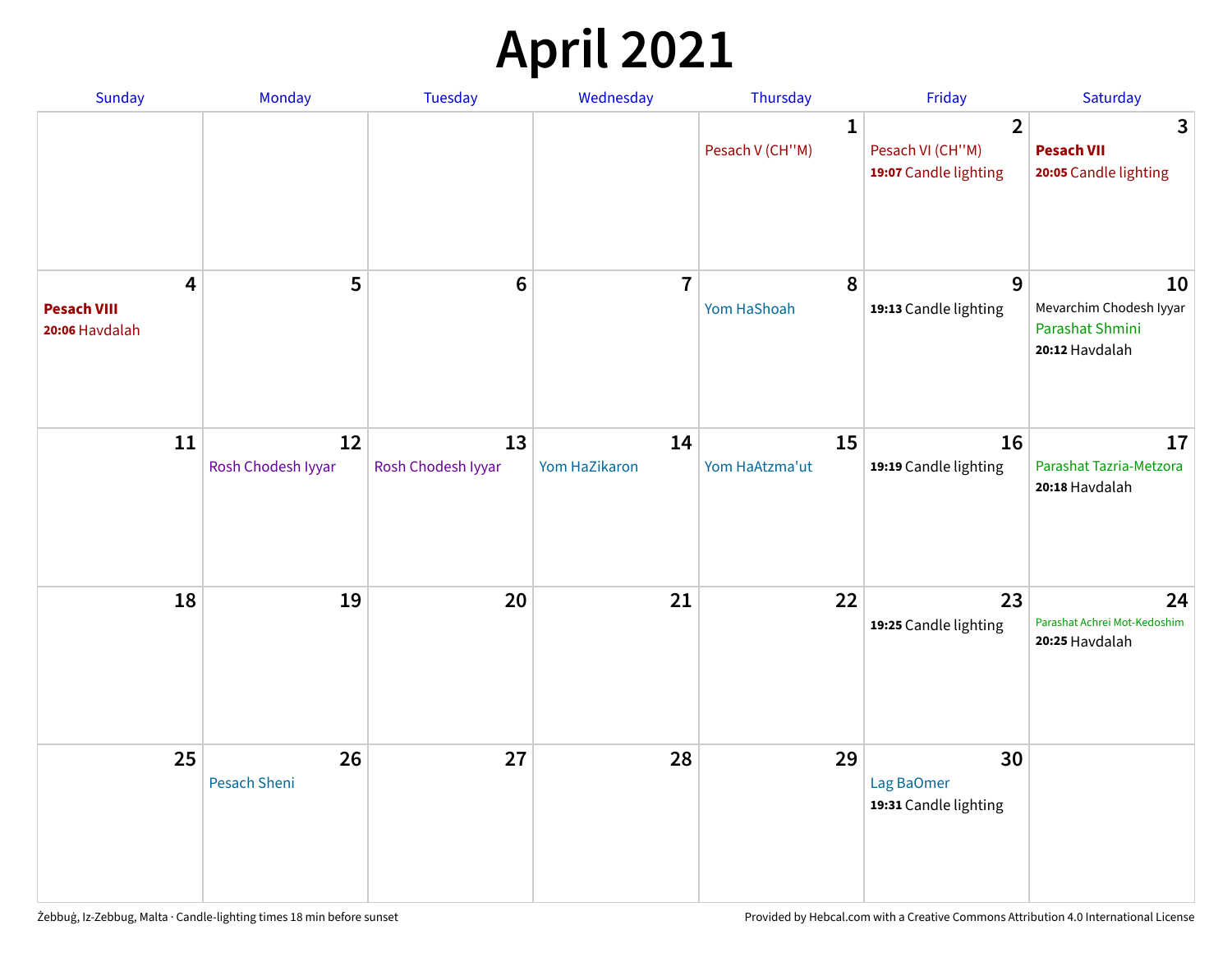#### **May 2021**

| Sunday                                             | Monday                                          | Tuesday                                   | Wednesday                       | Thursday        | Friday                                  | Saturday                                                                    |
|----------------------------------------------------|-------------------------------------------------|-------------------------------------------|---------------------------------|-----------------|-----------------------------------------|-----------------------------------------------------------------------------|
|                                                    |                                                 |                                           |                                 |                 |                                         | $\mathbf{1}$<br><b>Parashat Emor</b><br>20:32 Havdalah                      |
| $\overline{2}$                                     | 3                                               | 4                                         | 5                               | $6\phantom{1}6$ | $\overline{7}$<br>19:37 Candle lighting | 8<br>Mevarchim Chodesh Sivan<br>Parashat Behar-Bechukotai<br>20:38 Havdalah |
| $\overline{9}$                                     | 10<br>Yom Yerushalayim                          | 11                                        | 12<br><b>Rosh Chodesh Sivan</b> | 13              | 14<br>19:43 Candle lighting             | 15<br>Parashat Bamidbar<br>20:45 Havdalah                                   |
| 16<br><b>Erev Shavuot</b><br>19:45 Candle lighting | 17<br><b>Shavuot I</b><br>20:47 Candle lighting | 18<br><b>Shavuot II</b><br>20:48 Havdalah | 19                              | 20              | 21<br>19:48 Candle lighting             | 22<br>Parashat Nasso<br>20:51 Havdalah                                      |
| 23                                                 | 24                                              | 25                                        | 26                              | 27              | 28<br>19:54 Candle lighting             | 29<br>Parashat Beha'alotcha<br>20:57 Havdalah                               |
| 30                                                 | 31                                              |                                           |                                 |                 |                                         |                                                                             |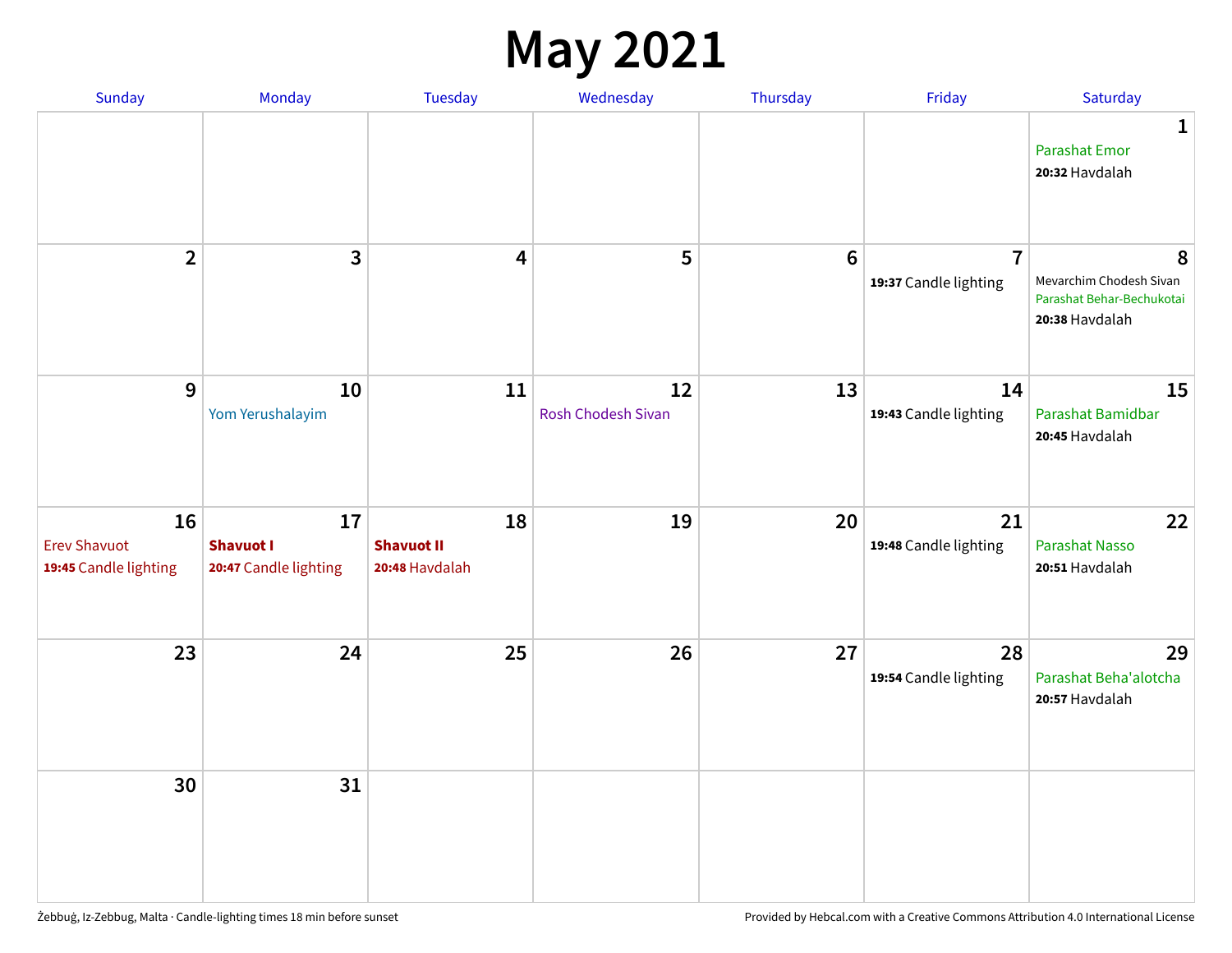#### **June 2021**

| Sunday                                                           | Monday         | Tuesday      | Wednesday    | Thursday                 | Friday                                            | Saturday                                                           |
|------------------------------------------------------------------|----------------|--------------|--------------|--------------------------|---------------------------------------------------|--------------------------------------------------------------------|
|                                                                  |                | $\mathbf{1}$ | $\mathbf{2}$ | $\mathbf{3}$             | $\overline{\mathbf{4}}$<br>19:58 Candle lighting  | 5<br>Mevarchim Chodesh Tamuz<br>Parashat Sh'lach<br>21:02 Havdalah |
| $\boldsymbol{6}$                                                 | $\overline{7}$ | 8            | 9            | 10<br>Rosh Chodesh Tamuz | 11<br>Rosh Chodesh Tamuz<br>20:02 Candle lighting | 12<br>Parashat Korach<br>21:06 Havdalah                            |
| 13                                                               | 14             | 15           | 16           | 17                       | 18<br>20:04 Candle lighting                       | 19<br><b>Parashat Chukat</b><br>21:09 Havdalah                     |
| 20                                                               | 21             | 22           | 23           | 24                       | 25<br>20:05 Candle lighting                       | 26<br>Parashat Balak<br>21:10 Havdalah                             |
| 27<br>04:12 Fast begins<br><b>Tzom Tammuz</b><br>21:01 Fast ends | 28             | 29           | 30           |                          |                                                   |                                                                    |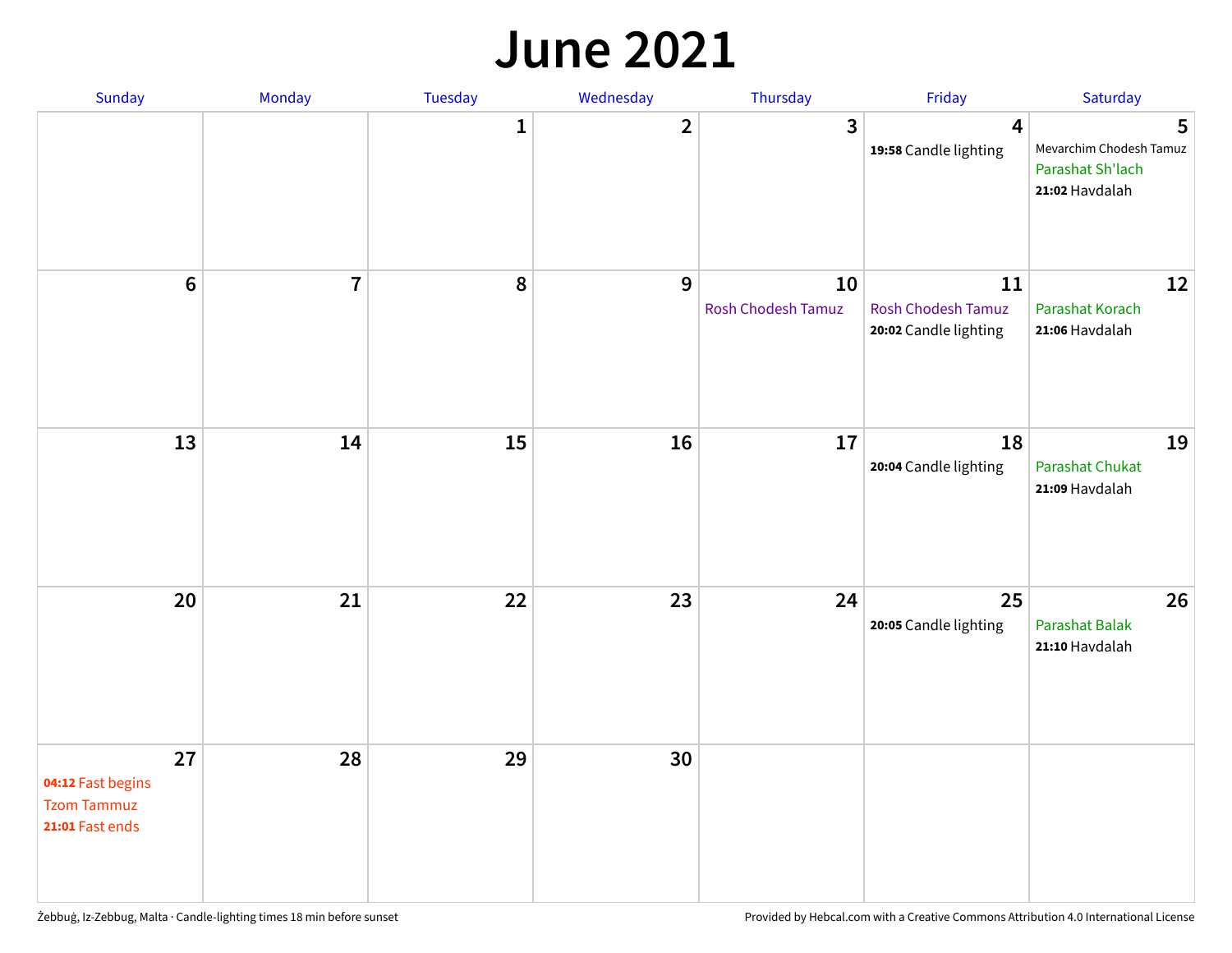# **July 2021**

| Sunday                               | Monday | Tuesday        | Wednesday               | Thursday     | Friday                                  | Saturday                                                                                                          |
|--------------------------------------|--------|----------------|-------------------------|--------------|-----------------------------------------|-------------------------------------------------------------------------------------------------------------------|
|                                      |        |                |                         | $\mathbf{1}$ | $\overline{2}$<br>20:05 Candle lighting | 3<br>Mevarchim Chodesh Av<br><b>Parashat Pinchas</b><br>21:09 Havdalah                                            |
| 4                                    | 5      | $6\phantom{1}$ | $\overline{\mathbf{r}}$ | 8            | 9<br>20:04 Candle lighting              | 10<br>Rosh Chodesh Av<br>Parashat Matot-Masei<br>21:07 Havdalah                                                   |
| 11                                   | 12     | 13             | 14                      | 15           | 16<br>20:01 Candle lighting             | 17<br><b>Shabbat Chazon</b><br>20:19 Fast begins<br>Erev Tish'a B'Av<br><b>Parashat Devarim</b><br>21:03 Havdalah |
| 18<br>Tish'a B'Av<br>20:54 Fast ends | 19     | 20             | 21                      | 22           | 23<br>19:57 Candle lighting             | 24<br>Tu B'Av<br>Shabbat Nachamu<br>Parashat Vaetchanan<br>20:58 Havdalah                                         |
| 25                                   | 26     | 27             | 28                      | 29           | 30<br>19:51 Candle lighting             | 31<br><b>Parashat Eikev</b><br>20:51 Havdalah                                                                     |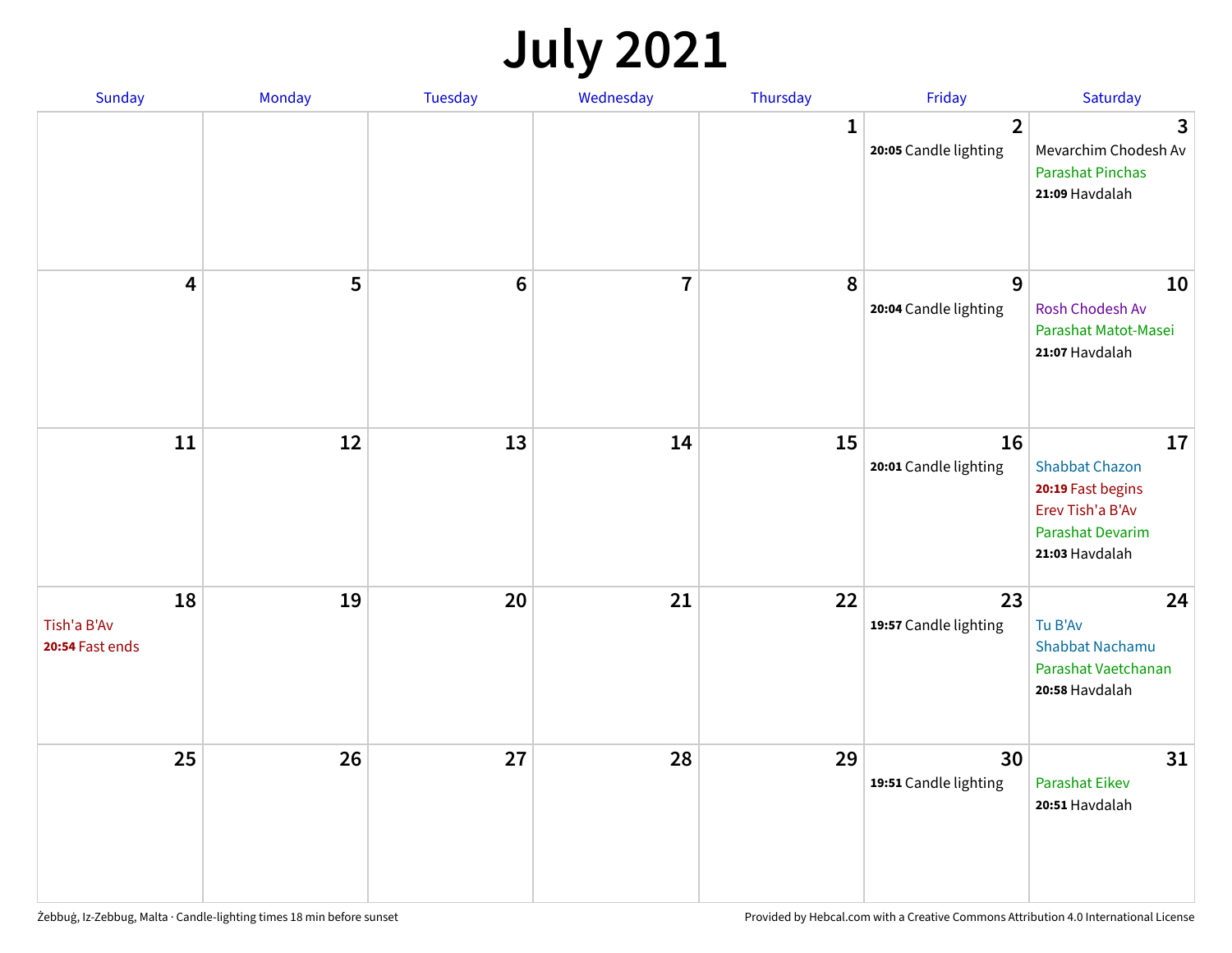# **August 2021**

| Sunday                                | Monday                                           | Tuesday | Wednesday | Thursday | Friday                                   | Saturday                                                                     |
|---------------------------------------|--------------------------------------------------|---------|-----------|----------|------------------------------------------|------------------------------------------------------------------------------|
| $\mathbf{1}$                          | $\mathbf{2}$                                     | 3       | 4         | 5        | $6\phantom{1}6$<br>19:45 Candle lighting | $\overline{1}$<br>Mevarchim Chodesh Elul<br>Parashat Re'eh<br>20:44 Havdalah |
| $\boldsymbol{8}$<br>Rosh Chodesh Elul | 9<br>Rosh Hashana LaBehemot<br>Rosh Chodesh Elul | $10\,$  | 11        | 12       | 13<br>19:37 Candle lighting              | 14<br><b>Parashat Shoftim</b><br>20:35 Havdalah                              |
| 15                                    | 16                                               | 17      | 18        | 19       | 20<br>19:28 Candle lighting              | 21<br>Parashat Ki Teitzei<br>20:26 Havdalah                                  |
| 22                                    | 23                                               | 24      | 25        | 26       | 27<br>19:19 Candle lighting              | 28<br>Leil Selichot<br>Parashat Ki Tavo<br>20:16 Havdalah                    |
| 29                                    | 30                                               | 31      |           |          |                                          |                                                                              |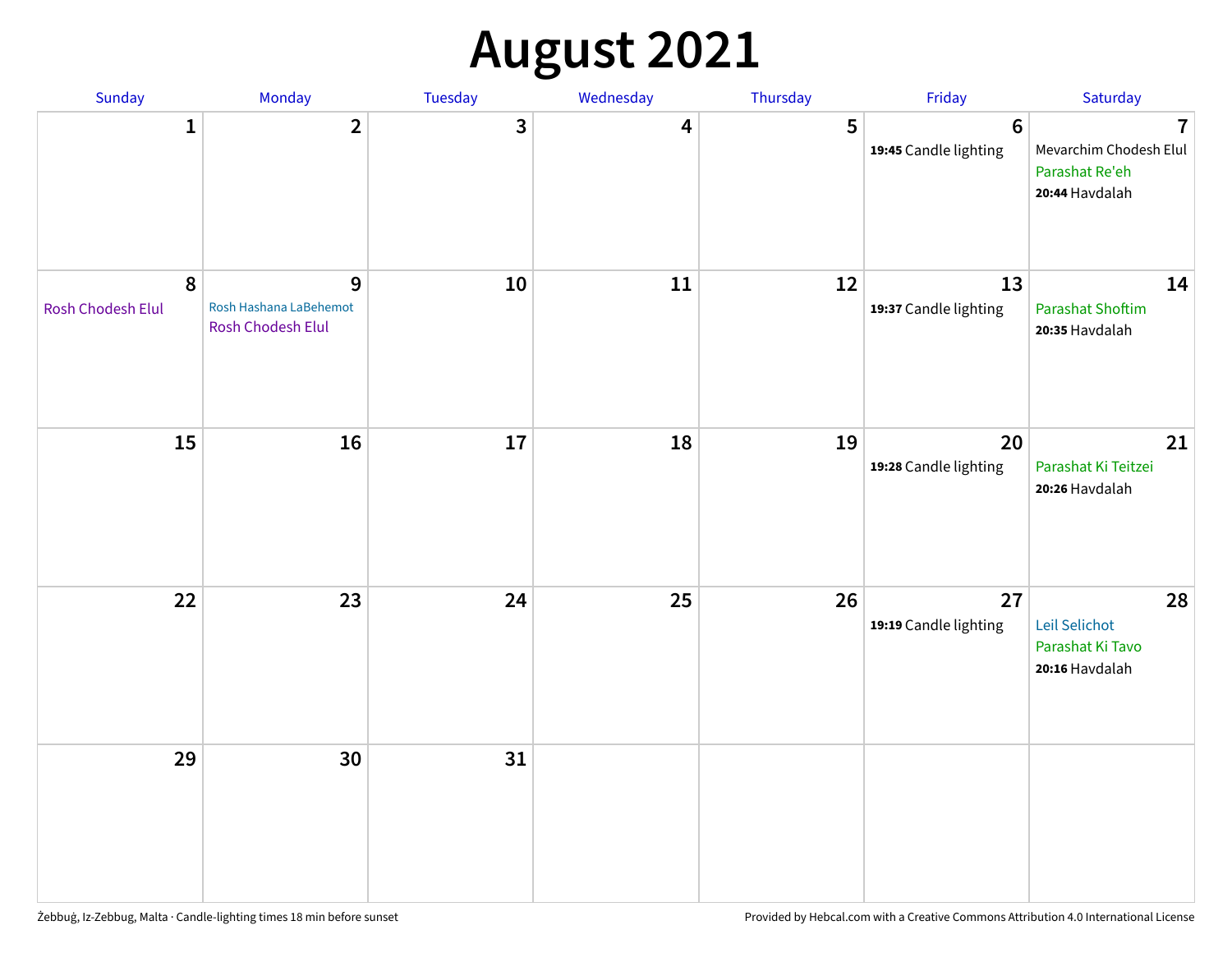# **September 2021**

| <b>Sunday</b>          | <b>Monday</b>                                                 | <b>Tuesday</b>                                               | Wednesday                                             | Thursday                                                          | Friday                                          | Saturday                                                           |
|------------------------|---------------------------------------------------------------|--------------------------------------------------------------|-------------------------------------------------------|-------------------------------------------------------------------|-------------------------------------------------|--------------------------------------------------------------------|
|                        |                                                               |                                                              | 1                                                     | $\overline{2}$                                                    | 3<br>19:09 Candle lighting                      | 4<br>Parashat Nitzavim<br>20:05 Havdalah                           |
| 5                      | $6\phantom{1}6$<br>Erev Rosh Hashana<br>19:05 Candle lighting | $\overline{7}$<br>Rosh Hashana 5782<br>20:01 Candle lighting | 8<br><b>Rosh Hashana II</b><br>19:59 Havdalah         | 9<br>05:23 Fast begins<br><b>Tzom Gedaliah</b><br>19:50 Fast ends | 10<br>18:59 Candle lighting                     | 11<br><b>Shabbat Shuva</b><br>Parashat Vayeilech<br>19:55 Havdalah |
| 12                     | 13                                                            | 14                                                           | 15<br><b>Erev Yom Kippur</b><br>18:52 Candle lighting | 16<br><b>Yom Kippur</b><br>19:47 Havdalah                         | 17<br>18:49 Candle lighting                     | 18<br>Parashat Ha'Azinu<br>19:44 Havdalah                          |
| 19                     | 20<br><b>Erev Sukkot</b><br>18:44 Candle lighting             | 21<br><b>Sukkot I</b><br>19:39 Candle lighting               | 22<br><b>Sukkot II</b><br>19:38 Havdalah              | 23<br>Sukkot III (CH"M)                                           | 24<br>Sukkot IV (CH"M)<br>18:38 Candle lighting | 25<br>Sukkot V (CH"M)<br>19:33 Havdalah                            |
| 26<br>Sukkot VI (CH"M) | 27<br>Sukkot VII (Hoshana Raba)<br>18:34 Candle lighting      | 28<br><b>Shmini Atzeret</b><br>19:29 Candle lighting         | 29<br><b>Simchat Torah</b><br>19:27 Havdalah          | 30                                                                |                                                 |                                                                    |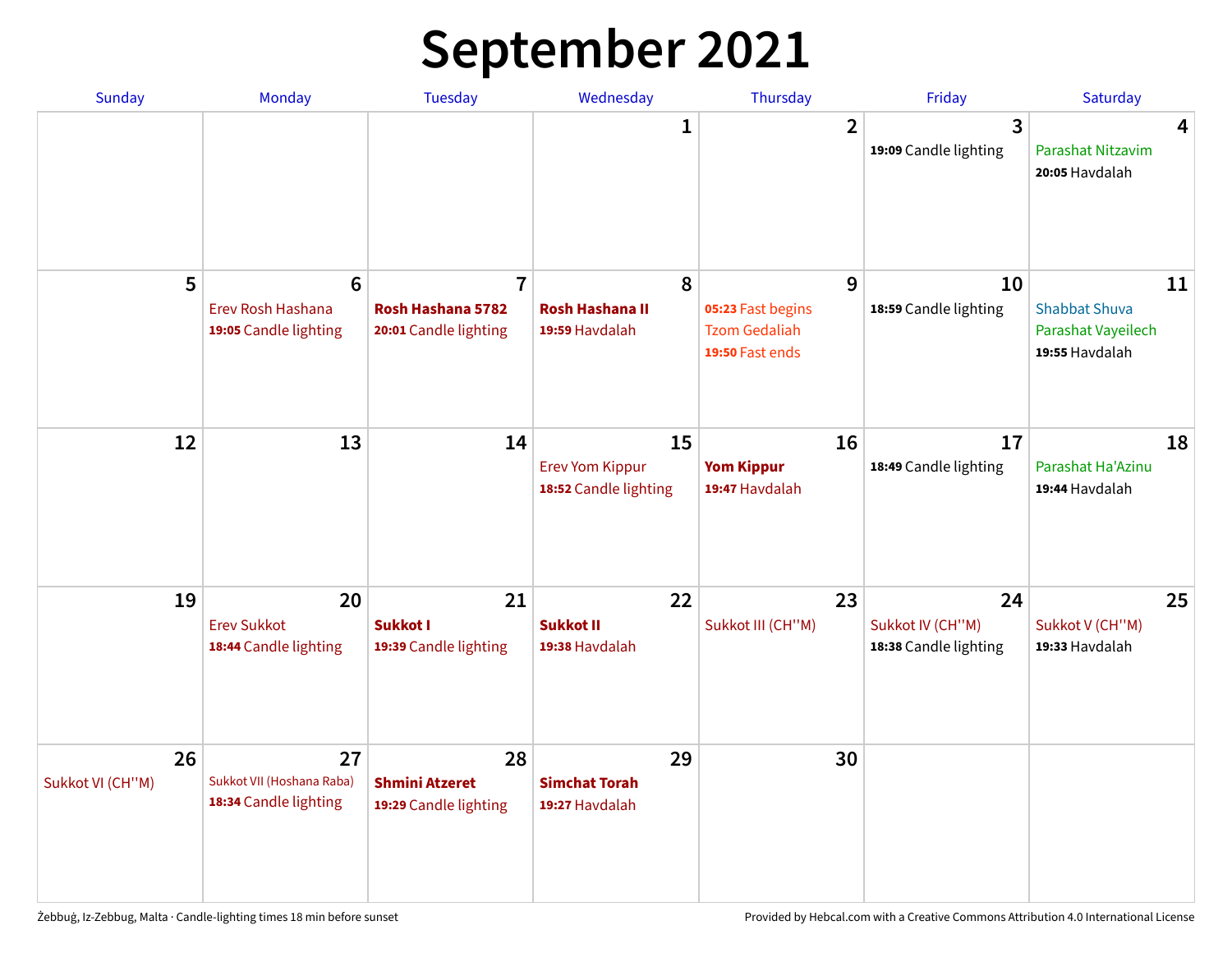### **October 2021**

| Sunday       | Monday | Tuesday | Wednesday                            | Thursday                                                        | Friday                                | Saturday                                                                                   |
|--------------|--------|---------|--------------------------------------|-----------------------------------------------------------------|---------------------------------------|--------------------------------------------------------------------------------------------|
|              |        |         |                                      |                                                                 | $\mathbf{1}$<br>18:28 Candle lighting | $\overline{2}$<br>Mevarchim Chodesh Cheshvan<br><b>Parashat Bereshit</b><br>19:23 Havdalah |
| $\mathbf{3}$ | 4      | 5       | $\bf 6$<br>Rosh Chodesh Cheshvan     | $\overline{7}$<br>Rosh Chodesh Cheshvan   18:18 Candle lighting | 8                                     | 9<br><b>Parashat Noach</b><br>19:13 Havdalah                                               |
| 10           | 11     | 12      | 13<br>Yom HaAliyah School Observance | 14                                                              | 15<br>18:09 Candle lighting           | 16<br>Parashat Lech-Lecha<br>19:04 Havdalah                                                |
| 17           | 18     | 19      | 20                                   | 21                                                              | 22<br>18:00 Candle lighting           | 23<br>Parashat Vayera<br>18:56 Havdalah                                                    |
| 24           | 25     | 26      | 27                                   | 28                                                              | 29<br>17:52 Candle lighting           | 30<br>Mevarchim Chodesh Kislev<br>Parashat Chayei Sara<br>18:48 Havdalah                   |
| 31           |        |         |                                      |                                                                 |                                       |                                                                                            |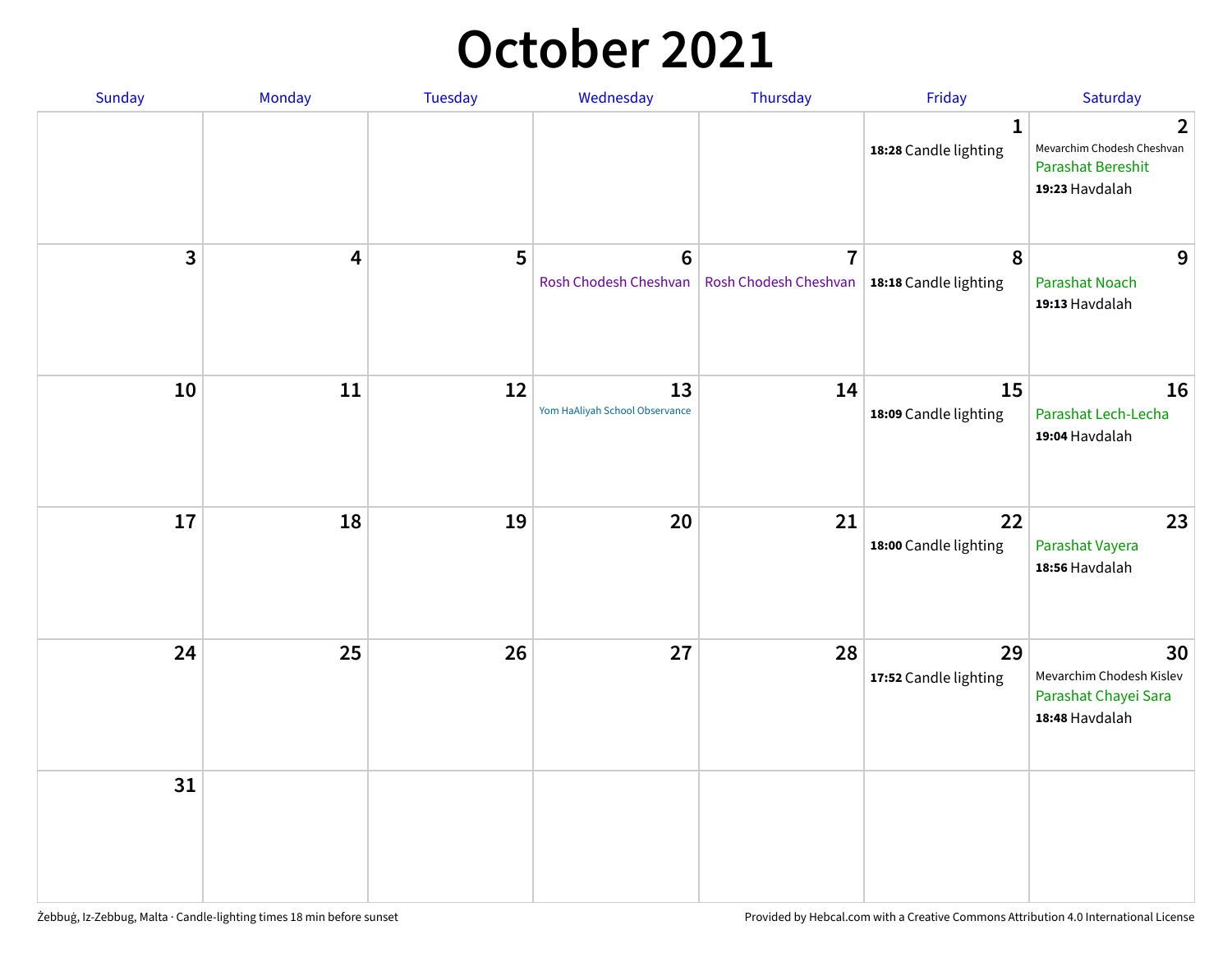#### **November 2021**

| Sunday         | Monday                                                   | Tuesday                         | Wednesday    | Thursday               | Friday                                            | Saturday                                                             |
|----------------|----------------------------------------------------------|---------------------------------|--------------|------------------------|---------------------------------------------------|----------------------------------------------------------------------|
|                | $\mathbf{1}$                                             | $\mathbf{2}$                    | $\mathbf{3}$ | $\overline{4}$<br>Sigd | 5<br>Rosh Chodesh Kislev<br>16:45 Candle lighting | $\boldsymbol{6}$<br><b>Parashat Toldot</b><br>17:42 Havdalah         |
| $\overline{7}$ | 8                                                        | 9                               | ${\bf 10}$   | 11                     | 12<br>16:39 Candle lighting                       | 13<br>Parashat Vayetzei<br>17:37 Havdalah                            |
| 14             | 15                                                       | 16                              | 17           | 18                     | 19<br>16:34 Candle lighting                       | 20<br>Parashat Vayishlach<br>17:33 Havdalah                          |
| 21             | 22                                                       | 23                              | 24           | 25                     | 26<br>16:31 Candle lighting                       | 27<br>Mevarchim Chodesh Tevet<br>Parashat Vayeshev<br>17:31 Havdalah |
| 28             | 29<br>17:17 Chanukah: 1 Candle 17:17 Chanukah: 2 Candles | 30<br>17:17 Chanukah: 3 Candles |              |                        |                                                   |                                                                      |